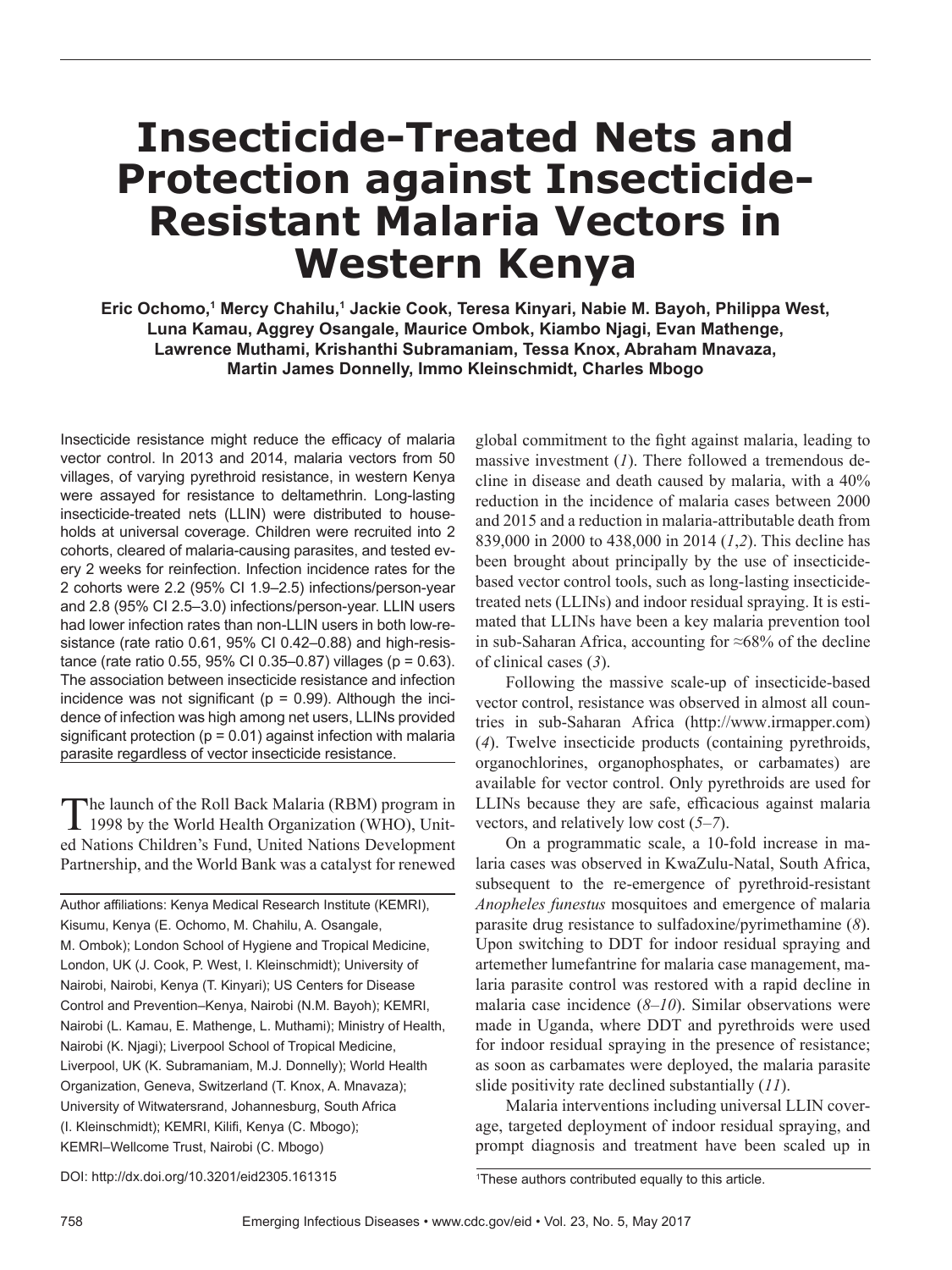western Kenya since the early 2000s. Control tools targeting endophagic and endophilic malaria vector mosquitoes have been remarkably effective in reducing *An. gambiae* and *An. funestus* mosquito populations that were known to be anthropophilic; these tools have led to lowered malaria inoculation rates and consequently >50% declines in malaria disease and death (*12*–*14*). In western Kenya, malaria prevalence in children <5 years of age declined to ≈30% in 2006, after which it stabilized or slightly increased (*15*,*16*). A possible cause of this persistent infection in children is insecticide resistance in the local vector population. Concerns that resistance could be compromising malaria vector control and, therefore, hampering efforts to lower malaria parasite transmission have led to calls for more effective insecticide resistance management (*17*,*18*).

Population-based active surveillance can complement routine passive sentinel surveillance systems by providing public health data and insights into the complex epidemiology of disease. Active infection-detection cohorts are studies that involve clearing participants of infections, following them up, and testing them at regular intervals, regardless of whether they are symptomatic, until the first infection appears, at which point the follow-up is discontinued. These types of studies provide estimates of time to infection in participants and are useful because they enable estimations of various parameters associated with disease (*19*,*20*). The main advantage of using population-based malaria parasite surveillance is that it provides the data needed to determine the infection rate and the populations at risk for infection (*19*).

This study was implemented as part of a large, multicountry program set up to quantify the impact of insecticide resistance on the effectiveness of insecticide-based vector controls (*21*). To determine if insecticide resistance altered the effectiveness of LLINs in malaria endemic subcounties of western Kenya, we conducted population-based malaria parasite active infection-detection cohort studies.

# **Methods**

#### **Study Sites**

We conducted this study in 4 malaria-endemic subcounties in western Kenya described previously (*22*). In brief, in 2014, the National Malaria Control Programme conducted a massive campaign to distribute nets; a mix of PermaNet 2.0 (treated with deltamethrin) and Olyset nets (treated with permethrin) were distributed in the 4 subcounties Bondo, Teso, Rachuonyo, and Nyando to meet the universal coverage threshold of 1 net per 2 persons. Subsequent routine distribution was conducted through health facilities to pregnant women and children <5 years of age. Twenty sublocations (hereafter referred to as clusters) were randomly selected from each of the 4 subcounties where the

initial insecticide resistance assessment was conducted (*21*,*22*). After the assessment, the clusters were categorized into 3 groups: those with  $\geq$ 80% mosquito mortality to deltamethrin or permethrin (categorized as low-resistance clusters), those with mosquito mortality  $\langle 80\%$  but  $\geq 60\%$ (categorized as medium-resistance clusters), and those with mosquito mortality <60% (categorized as high-resistance clusters). Finally, 13 low- and high-resistance clusters were selected in Rachuonyo, 11 in Teso, 16 in Bondo, and 10 in Nyando, giving a total of 50 clusters for subsequent studies. Each cluster had 10–30 villages, each with ≈100 households. We recruited children 6 59 months of age from households immediately around larval habitats that were sampled by the entomology teams for assessing insecticide resistance; moving out in concentric circles from the larva habitats, we recruited study participants until 20 eligible and consenting households were enrolled.

#### **Study Design and Sample Collection**

Community health workers were trained to use rapid diagnostic test kits SD Bioline Malaria Ag P.f/Pan (Standard Diagnostics, Gyeonggi-do, South Korea) and CareStart Malaria HRP2 (Pf) (Access Bio, Inc., Somerset, NJ, USA) and to appropriately administer artemisinin combination therapy (Coartem Dispersible [20 mg artemether/120 mg lumefantrine], Novartis, Basel, Switzerland) for the treatment of malaria. The study ran September 2013–May 2014 for cohort 1 and July–December 2014 for cohort 2. Twenty children 6–59 months of age were recruited for each cluster within each cohort. Subject to written informed consent from the parent or caregiver, 1 eligible child was enrolled from each selected household.

At recruitment, all children were treated with a standard therapeutic dose of artemether/lumefantrine. To verify clearance of malaria parasites, 14 days later, thick and thin blood smears were taken from children and assessed for infection by microscopic examination. Any children whose smear results were positive were excluded from follow-up analysis. Community health workers visited each child at home every 2 weeks to test for infection with malaria parasites using rapid diagnostic tests. Children who tested positive for malaria parasite were treated and excluded from further follow-up. LLIN use on the previous night was recorded at each visit. Data in the field was collected using paper forms and then entered into electronic forms made with Microsoft Excel and Access software (Microsoft, Redmond, WA, USA).

From July 2013 through October 2013 and August 2014 through November 2014, we conducted insecticide resistance monitoring in each of the clusters. We collected and reared *An. gambiae sensu lato* (*s.l.*) mosquito larvae and adults and tested them for susceptibility to deltamethrin insecticide using the WHO standard test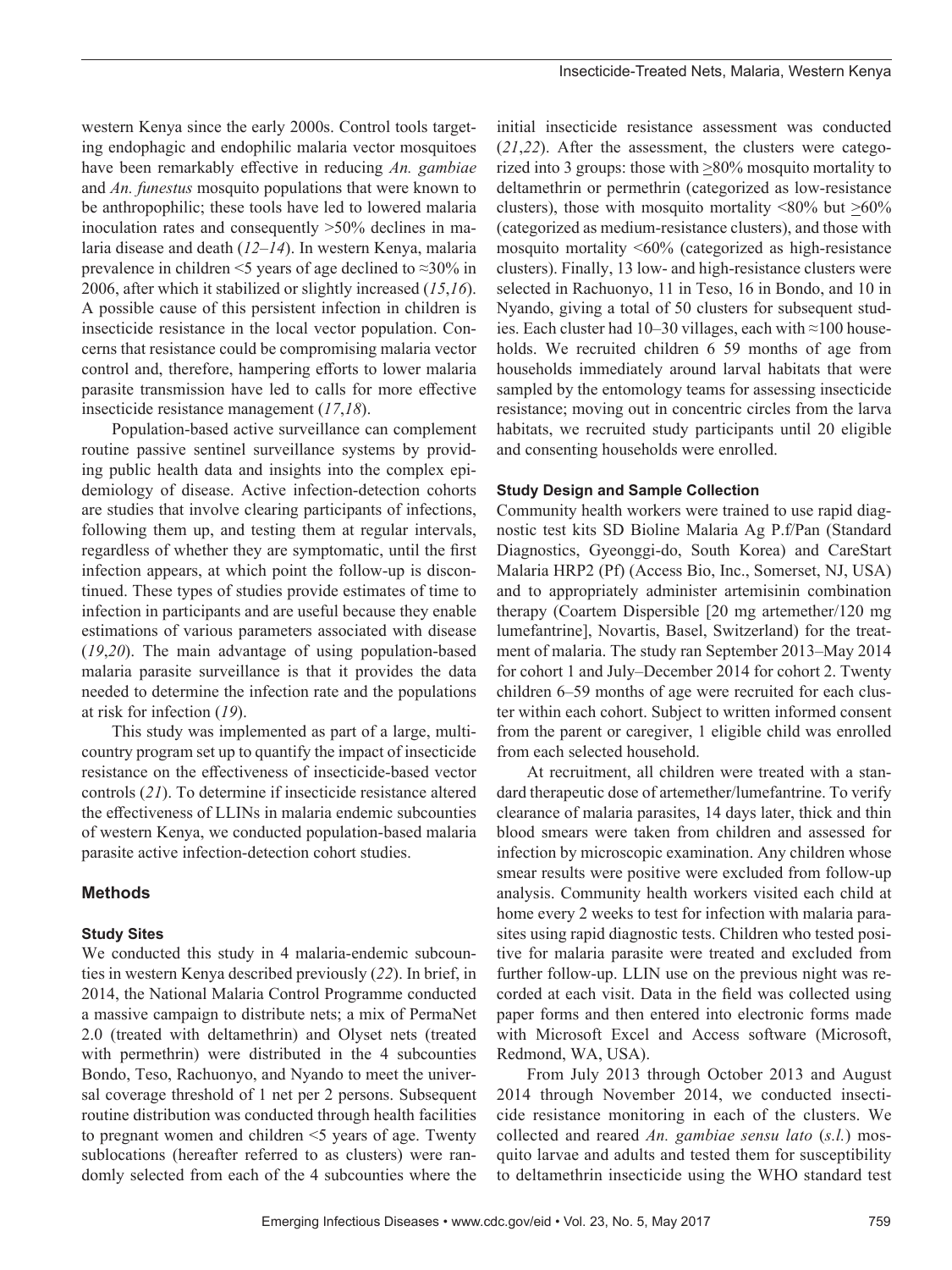#### RESEARCH

(*22*). We performed these bioassays with both permethrin and deltamethrin at baseline (*22*), but because mortality upon exposure to these 2 insecticides were positively correlated (online Technical Appendix Figures 1, 2, https:// wwwnc.cdc.gov/EID/article/23/5/16-1315-Techapp1. pdf) and mosquito population size was small, only deltamethrin was used for bioassays in subsequent years. Ethical approval for this study was obtained from the Kenya Medical Research Institute Ethical Review Committee (no. SSC 1677).

#### **Data Analysis**

We used individual visit data for each child to conduct time-to-event analysis to determine incidence rates and incidence rate ratios (RRs) using survival analysis and Poisson regression models. Children who had >5 weeks between visits were censored. Incidence rates and 95% CIs were calculated per person-year for each district and year.

We used insecticide resistance data (percentage mosquito mortality upon exposure to deltamethrin) to dichotomize clusters into high- and low-resistance clusters by using the median mortality for that year, namely, 88% for 2013 (clusters with mortality rates  $\geq$ 88% were categorized as low resistance and those with mortality rates <88% as high resistance) and 67% for 2014 (clusters with mortality rates >67% were categorized as low resistance and those with mortality rates <67% as high resistance). In combined analysis of both years, we used the overall median mortality (82%) to dichotomize clusters into high or low resistance for net users and non–net users. Recommended methods (*23*) were used to compute SEs, allowing for the correlation of responses within clusters. We used incidence RRs and corresponding 95% CIs to compare incidence rates between users and nonusers of LLINs and between high- and low-resistance clusters. Modification of the effect of net use on infection incidence depending on insecticide resistance level (mortality to deltamethrin in bioassays) was assessed through the inclusion of an appropriate interaction term in the regression model. Net use was included in models as a time-varying covariate.

We plotted cluster-specific incidence rates for each year and cluster-specific RRs for non–net users and net users

| <b>Table 1.</b> Characteristics of cohorts used to detect active malaria |  |
|--------------------------------------------------------------------------|--|
| parasite infections, Kenya, 2013 and 2014                                |  |

|                                | Cohort 1.  | Cohort 2.  |
|--------------------------------|------------|------------|
| Characteristic                 | $n = 989$  | $n = 969$  |
| Female sex, % (no.)            | 49 (481)   | 49 (478)   |
| Median age, y (range, mo-y)    | $2.5(4-5)$ | $2.2(1-6)$ |
| Average follow-up per child, d | 80         | 95         |
| No. infections                 | 279        | 483        |

against mosquito mortality with deltamethrin exposure. The slope of best-fitting straight lines were determined by using linear regression of cluster-specific incidence on cluster-specific mosquito mortality.

#### **Results**

#### **Active Infection Cohorts 1 and 2**

Approximately 1,000 children were recruited into each active infection cohort. The median age of children at recruitment was 2.5 years for cohort 1 and 2.2 years for cohort 2. For cohort 1, each child was followed for 80 days, and a total of 279 infections were detected; for cohort 2, each child was followed for 95 days, and a total of 483 infections were detected (Table 1). LLIN use was 81.3% for cohort 1 and 85.7% for cohort 2. The overall incidence rate of infection with the malaria parasite was 2.2 (95% CI 1.9–2.5) infections/person-year for cohort 1 and 2.8 (95% CI 2.5–3.0) infections/person-year for cohort 2. The subcounty-specific infection incidences were 1.2–3.0 infections/person-year in cohort 1 and 1.8–4.1 infections/person-year in cohort 2 (Table 2).

In low-resistance clusters, the malaria parasite infection incidence rate was 4.0 (95% CI 3.2–5.2) infections/ person-year among non–net users and 2.3 (95% CI 2.1–2.5) infections/person-year among net users (RR 0.61, 95% CI 0.42–0.88;  $p = 0.01$ ). In high-resistance clusters, incidence was 5.3 (95% CI 4.0–7.1) infections/person-year among non–net users and 2.9 (95% CI 1.7–3.2) infections/personyear among net users, a 45% reduction (RR 0.55, 95% CI 0.35–0.87;  $p = 0.01$ ) in malaria parasite incidence among net users (Table 3).

## **Association between Malaria Parasite Infection Incidence and Insecticide Resistance**

We found no association between malaria parasite infection incidence and insecticide resistance when comparing

| <b>Table 2.</b> Incidence of malaria parasite infection by subcounty and cohort, Kenya, 2013 and 2014 |        |              |              |             |                       |                                   |  |  |
|-------------------------------------------------------------------------------------------------------|--------|--------------|--------------|-------------|-----------------------|-----------------------------------|--|--|
|                                                                                                       |        |              |              | No. malaria | Total follow-up time, | Incidence, infections/person-year |  |  |
| Subcounty                                                                                             | Cohort | No. clusters | No. children | episodes    | person-years          | $(95% \text{ Cl})$                |  |  |
| <b>Bondo</b>                                                                                          |        | 16           | 184          | 76          | 35.0                  | $2.2(1.7-2.7)$                    |  |  |
|                                                                                                       |        | 16           | 255          | 154         | 58.5                  | $2.6(2.2 - 3.1)$                  |  |  |
| Nyando                                                                                                |        | 10           | 147          | 33          | 28.3                  | $1.2(0.8-1.6)$                    |  |  |
|                                                                                                       |        | 10           | 180          | 83          | 47.3                  | $1.8(1.4 - 2.2)$                  |  |  |
| Rachuonyo                                                                                             |        | 13           | 192          | 97          | 32.2                  | $3.0(2.5 - 3.7)$                  |  |  |
|                                                                                                       |        | 13           | 208          | 136         | 42.9                  | $3.2(2.7-3.8)$                    |  |  |
| Teso                                                                                                  |        |              | 157          | 73          | 29.4                  | $2.5(2.0-3.1)$                    |  |  |
|                                                                                                       |        |              | 156          | 110         | 27.0                  | $4.1(3.4 - 4.9)$                  |  |  |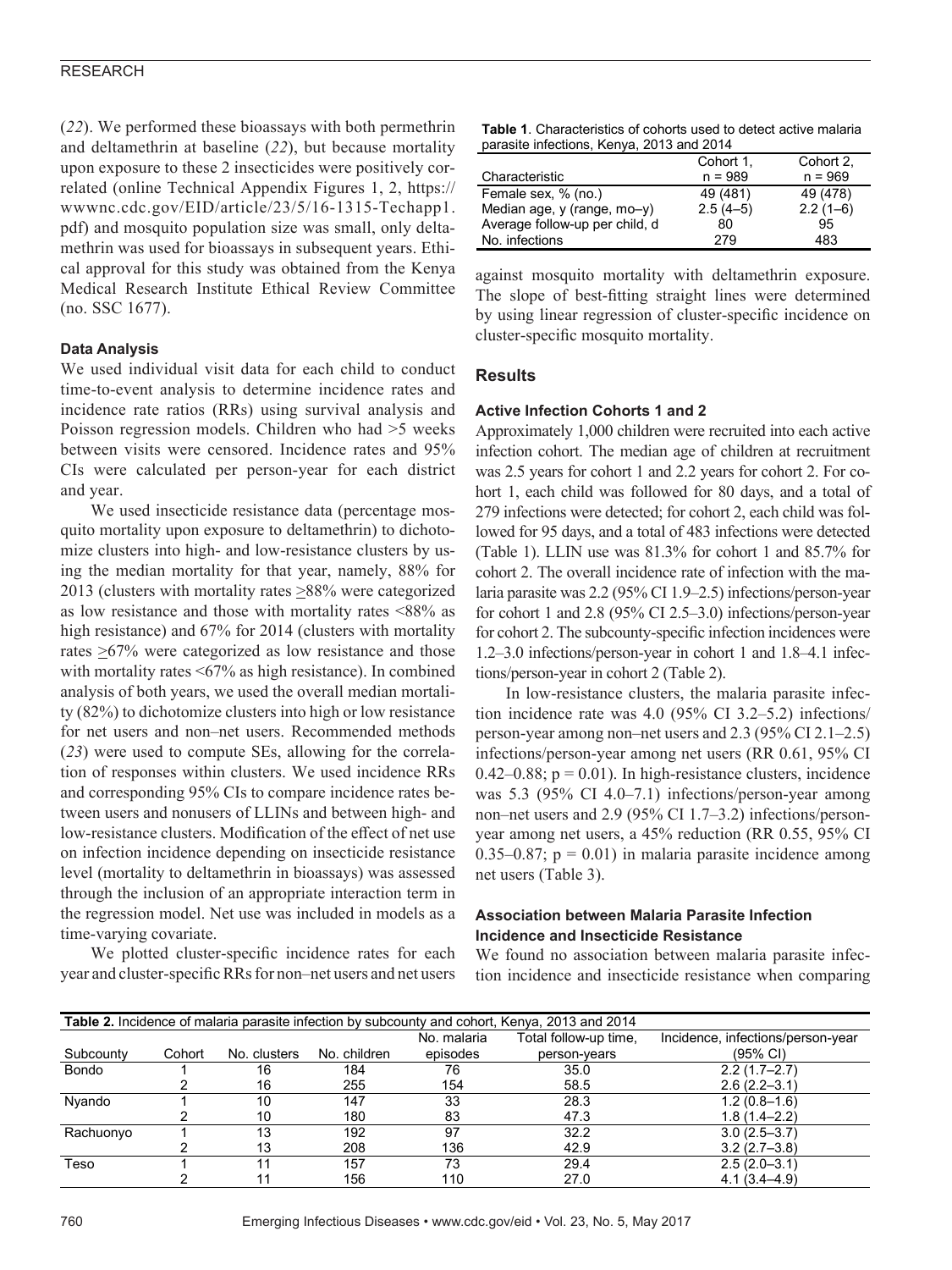| $\frac{1}{2}$ . $\frac{1}{2}$ . $\frac{1}{2}$ or $\frac{1}{2}$ and $\frac{1}{2}$ or $\frac{1}{2}$ |          |                 |                   |                                  |                     |         |
|---------------------------------------------------------------------------------------------------|----------|-----------------|-------------------|----------------------------------|---------------------|---------|
|                                                                                                   | No.      | Follow-up time, | No.<br>infections | Incidence,<br>infections/person- | Adiusted RR*        |         |
| Parameter                                                                                         | children | person-vears    | detected          | year $(95% \text{ Cl})$          | $(95% \text{ Cl})$  | p value |
| Low resistance (mortality >82%)                                                                   |          |                 |                   |                                  |                     |         |
| Non-net users                                                                                     | 175      | 15.6            | 63                | $4.0(3.2 - 5.2)$                 | 1.00                |         |
| Net users                                                                                         | 760      | 182.9           | 415               | $2.3(2.1 - 2.5)$                 | $0.61(0.42 - 0.88)$ | 0.01    |
| High resistance (mortality <82%)                                                                  |          |                 |                   |                                  |                     |         |
| Non-net users                                                                                     | 129      | 9.0             | 48                | $5.3(4.0 - 7.1)$                 | 1.00                |         |
| Net users                                                                                         | 772      | 167.7           | 494               | $2.9(1.7-3.2)$                   | $0.55(0.35 - 0.87)$ | 0.01    |
| Interaction parameter                                                                             |          |                 |                   |                                  | $0.86(0.48 - 1.55)$ | 0.63    |
| Change in incidence per 10% increase                                                              |          |                 |                   |                                  | $0.96(0.87 - 1.06)$ | 0.45    |
| in mosquito mortality                                                                             |          |                 |                   |                                  |                     |         |
| *Adjusted for district, year, and visit month.                                                    |          |                 |                   |                                  |                     |         |

**Table 3.** Incidence of malaria parasite infection in net users and non–net users in low– and high–insecticide resistance clusters, Kenya, 2013 and 2014

high- and low-resistance clusters. For cohort 1, incidence was 2.2 (95% CI 1.8–2.7) infections/person-year among children living in low-resistance clusters and 2.0 (95% CI 1.6–2.4) infections/person-year among children living in high-resistance clusters (adjusted RR 0.9, 95% CI 0.5–1.6;  $p = 0.68$ ) (Table 4). For cohort 2, infection incidence was 2.8 (95% CI 2.4–3.2) infections/person-years among children residing in low-resistance clusters and 2.7 (95% CI 2.4–3.1) infections/person-years among children residing in high-resistance clusters (adjusted RR 0.8, 95% CI  $0.5-1.2$ ; p = 0.33). After plotting data from 93/100 clusters (data from all subcounties and both years), we found no association between deltamethrin insecticide resistance and malaria parasite infection incidence (Figure 1).

#### **Insecticide Resistance**

Mosquito mortality ranged 55%–100% in 2013 and 30%– 98.5% in 2014. The median (25%–75% interquartile range) mortality rates were 88% (81%–97%) for 2013 and 67% (51%–80%) for 2014 (Figure 2).

#### **Effect of Insecticide Resistance and Net Use on Malaria Parasite Infection Incidence**

The interaction between resistance (high and low) and net use was not significant for either cohort ( $p = 0.63$ ) (Table 3). The insecticide resistance stratum did not modify the effect of LLIN use on infection incidence.

#### **Discussion**

Because of the widespread use of insecticide-based malaria vector control tools, such as LLINs and indoor residual spraying (*3*,*17*,*24*), insecticide resistance is a rising concern in sub-Saharan Africa (*4*). Our study was designed to estimate the effect that pyrethroid resistance in local malaria vectors had on malaria parasite infection incidence in areas of varying levels of insecticide resistance in western Kenya. Net use was 81.3% in cohort 1 and 85.7% in cohort 2, a small change in net use despite the timing of the LLIN distribution campaign (just before the beginning of cohort 2). Nets were found to be effective at preventing infection in low- and high-resistance clusters. Even with rises in pyrethroid resistance among malaria vectors, nets were shown to be 39% protective in low-resistance clusters and 45% protective in highresistance clusters. LLINs are still effective in reducing malaria parasite transmission because, aside from the insecticide's repellent and toxic properties, nets also act as natural barriers that prevent human–vector contact (*25*). Given the positive news that LLINs are still useful in environments with high levels of insecticide resistance, malaria parasite control programs should continue to provide and distribute LLINs and encourage their use in parallel with efforts to develop and evaluate new tools (*18*,*26*).

We did not find a significant association between insecticide resistance and incidence of malaria parasite

| <b>Table 4</b> . Incidence of malaria parasite infection in low- and high-insecticide resistance clusters by year, Kenya, 2013 and 2014* |          |          |               |                    |                |         |                |         |
|------------------------------------------------------------------------------------------------------------------------------------------|----------|----------|---------------|--------------------|----------------|---------|----------------|---------|
|                                                                                                                                          |          | No.      | Total follow- | Incidence,         | Unadiusted     |         | Adjusted       |         |
|                                                                                                                                          | No.      | malaria  | up time.      | infections/person- |                |         |                |         |
| Insecticide resistance                                                                                                                   | children | episodes | person-vears  | year (95% CI)      | RR (95% CI)    | p value | RR (95% CI)    | p value |
| 2013                                                                                                                                     |          |          |               |                    |                |         |                |         |
| Low resistance                                                                                                                           | 290      | 114      | 51.6          | $2.2(1.8-2.7)$     | 1.0            |         | 1.0            |         |
| High resistance                                                                                                                          | 311      | 116      | 59.2          | $2.0(1.6-2.4)$     | $0.9(0.5-1.6)$ | 0.70    | $0.9(0.5-1.6)$ | 0.68    |
| Per 10% increase in                                                                                                                      |          |          |               |                    | $1.0(0.7-1.5)$ | 0.99    | $1.0(0.7-1.5)$ | 0.98    |
| mosquito mortality                                                                                                                       |          |          |               |                    |                |         |                |         |
| 2014                                                                                                                                     |          |          |               |                    |                |         |                |         |
| Low resistance                                                                                                                           | 433      | 224      | 80.7          | $2.8(2.4 - 3.2)$   | 1.0            |         | 1.0            |         |
| High resistance                                                                                                                          | 460      | 222      | 80.9          | $2.7(2.4-3.1)$     | $1.0(0.7-1.4)$ | 0.96    | $0.8(0.5-1.2)$ | 0.33    |
| Per 10% increase in                                                                                                                      |          |          |               |                    | $1.0(0.9-1.1)$ | 0.90    | $1.1(0.9-1.2)$ | 0.24    |
| mosquito mortality                                                                                                                       |          |          |               |                    |                |         |                |         |

\*In 2013, low resistance was defined as mortality >88% and high resistance as mortality <88%. In 2014, low resistance was defined as mortality >67% and high resistance as mortality <67%. RR, rate ratio.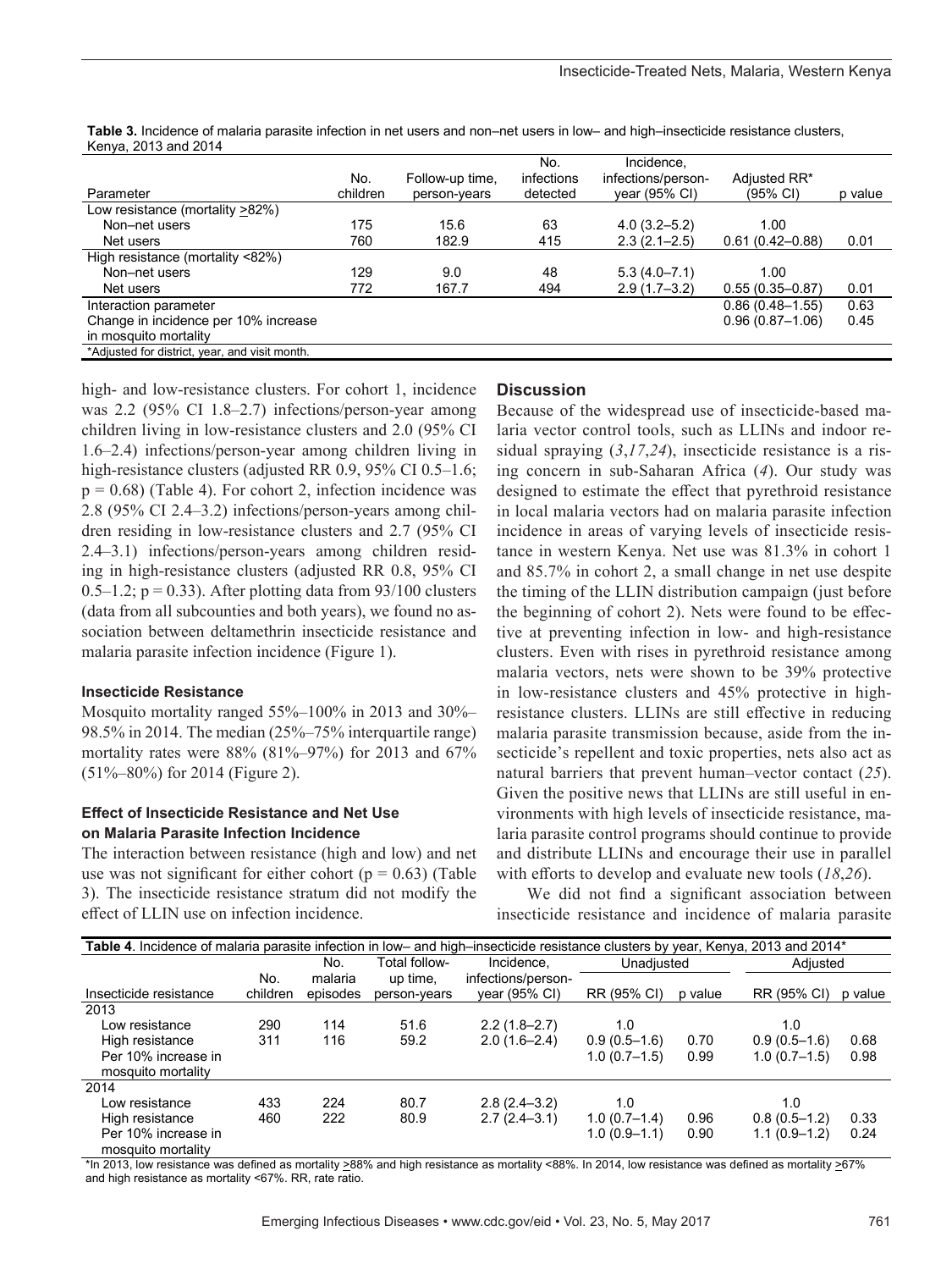#### RESEARCH



**Figure 1.** Relationship between deltamethrin insecticide resistance and incidence of malaria parasite infection, 4 subcounties, western Kenya, 2013 and 2014. The incidence of infection in the clusters from subcounties Bondo (blue), Ranchuonya (green), Nyando (red), and Teso (gray) in years 2013 (circles) and 2014 (Xs) were plotted against the corresponding values of mosquito mortality to deltamethrin for that year and that cluster. The best-fit line (with the 95% CI shaded in gray) for the scatterplot is nearly straight, suggesting no relationship between the incidence of infection and *Anopheles gambiae sensu lato* mosquito mortality upon exposure to deltamethrin measured by the World Health Organization bioassay.

infection in either year. Concern that insecticide resistance could compromise malaria parasite control has been expressed (*18*,*24*,*27*,*28*), and, with this, the expectation that the incidence of infection would be higher in high-resistance areas. The results of our study, therefore, are surprising, considering the failure some countries have had in malaria vector control after the development of resistance to the insecticides used in indoor residual spraying (*8*,*29*). More specifically, studies have reported resistant mosquitoes surviving exposure to potent nets (nets able to knockdown >80% of susceptible mosquitoes) (*30*,*31*); it was expected that areas with such mosquitoes would have higher malaria parasite infection incidences because the mosquitoes live longer and thus are able to spread malaria parasite for longer.

Several factors might explain why we did not observe a correlation between insecticide resistance and malaria parasite infection incidence. First, as previously mentioned, LLINs serve as a barrier to prevent human–vector contact. If the nets are in good condition and are used consistently and properly, they reduce the chances of mosquito bites and hence malaria parasite transmission (*32*). Second, the WHO tube bioassay does not indicate what level of insecticide resistance is expected to lead to vector control failure, which is a major weakness of the assay (*33*). Therefore, even though we observe insecticide resistance, the mosquito populations might still be susceptible to the toxic effects of the chemical doses used on the nets. This highlights the need for more quantitative methods for

monitoring insecticide resistance (*33*,*34*). In addition, a recent study in deltamethrin-resistant mosquitoes showed that sublethal doses of pyrethroids can interfere with parasite development (*35*). Even though these mosquitoes do not succumb to exposure with insecticides, their ability to transmit the malaria parasite is reduced, and therefore, increasing insecticide resistance does not necessarily directly and immediately lead to a major increase in incidence of malaria parasite infection.

However, our results should be interpreted with caution. We have already observed instances of mosquitoes failing to succumb to control tools, such as in a report conducted in the Bungoma district, where resting but still bioactive pyrethroid-resistant *An. gambiae sensu stricto* (*s.s.*) mosquitoes were found inside of LLINs without getting killed or repelled (*30*). Also, in Benin, as many as 5 mosquitoes were found to enter damaged LLINs at night (*31*). Similarly, pyrethroid-resistant *An. funestus* mosquitoes have foiled indoor residual spraying efforts to control malaria parasite transmission in South Africa (*8*,*36*).

*An. arabiensis* mosquitoes were the predominant vector in Bondo, Rachuonyo, and Nyando (>90% of the *An. gambiae s.l.* population), the other vector being *An. gambiae s.s* mosquitoes. In Teso, *An. gambiae s.s.* mosquitoes were predominant (>70% of the *An. gambiae s.l.* population). It is therefore necessary that, even as programs continue to implement insecticide-based vector control, they follow the guidelines provided by global programs for insecticide resistance management (*28*). Regular insecticide resistance surveillance should continue to be conducted on a wide scale to ensure accurate reporting of the otherwise largely heterogeneous insecticide resistance trends.

Our study had weaknesses that might have affected results, the first being the highly variable nature of the



**Figure 2.** *Anopheles gambiae sensu lato* mosquito mortality to deltamethrin, western Kenya, 2013 and 2014. Mortality was measured using the World Health Organization tube bioassay. Whiskers indicate full range of data; top and bottom lines of boxes indicate 25%–75% interquartile ranges; horizontal lines within boxes indicate medians.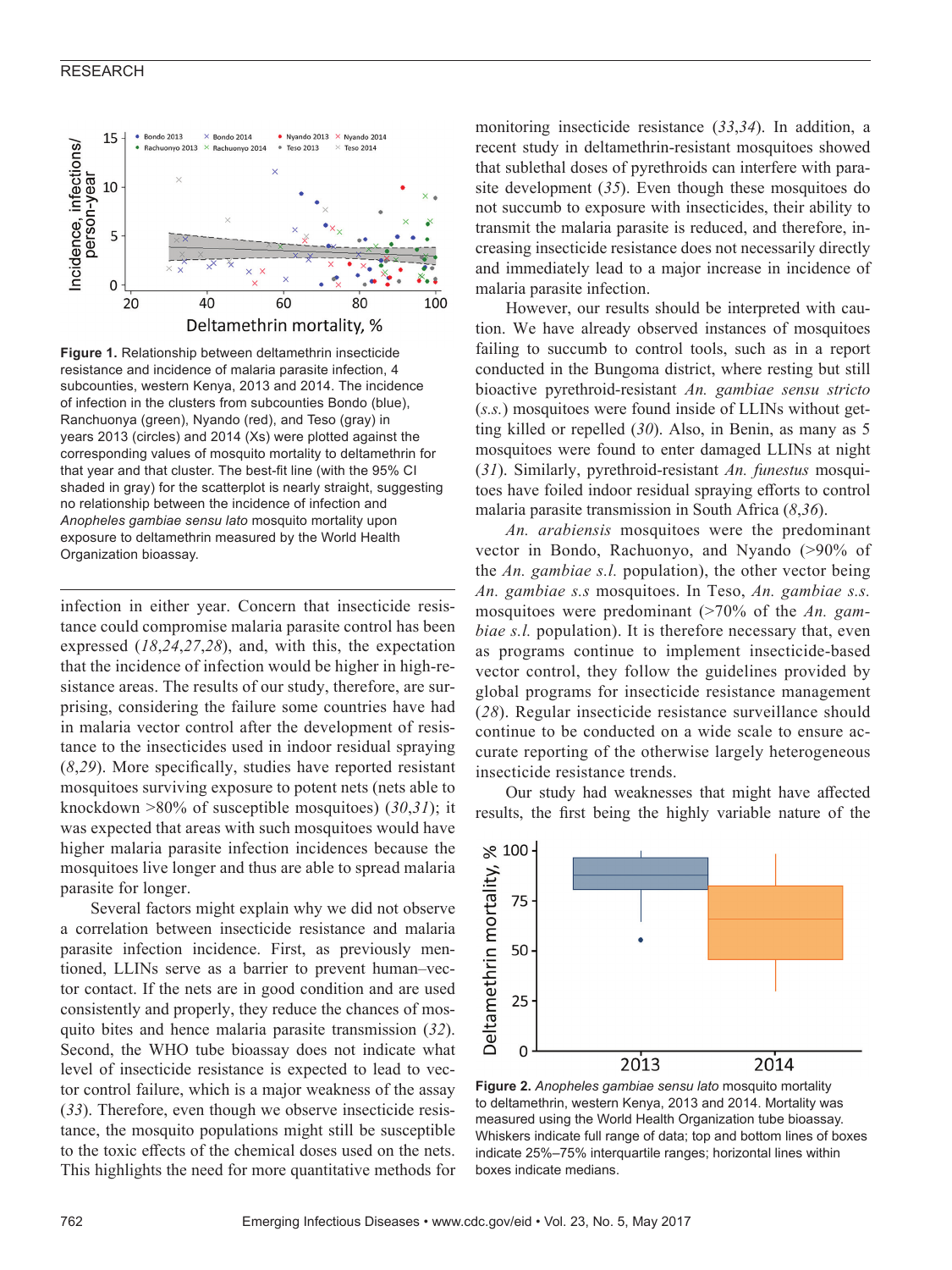susceptibility data from 1 year to the next and from 1 cluster to the next. As mentioned previously, the WHO tube bioassay is not very informative of the intensity of insecticide resistance. The categorization of net users and non– net users might have substantially confounded results given that net use was not randomly assigned and non–net users were a relatively small number of children who did not prefer to use nets. Last, our study did not consider insecticide resistance in the population *of An. funestus* mosquitoes, a reemerging vector in the region (*37*), mostly because of the difficulty of rearing them in the lab and finding them in larval habitats.

In conclusion, insecticide resistance, especially to pyrethroids, continues to increase in countries in sub-Saharan Africa where LLINs and indoor residual spraying are the mainstays of vector control. The results of this study indicate a utility for continuing LLIN use despite the increasing levels of insecticide resistance in the malaria vector population. However, in our study, even among users of nets, malaria parasite incidence remained alarmingly high. Taken together with other reports suggesting an increase in malaria prevalence in parts of western Kenya with high LLIN coverage (*15*,*16*), the malaria parasite transmission taking place in this region urgently needs to be addressed. Because of their reduced susceptibility, LLINs might not be killing mosquitoes as effectively as they used to. More emphasis needs to be placed on maximizing the coverage and use of LLINs, fully implementing the guidelines on resistance monitoring, and developing more vector control tools to complement existing ones.

#### **Acknowledgments**

We are greatly indebted to Judith Wandera; Brigid Kemei; Mercy Nduta; Belinda Ohas; Dorcas Akach; the Kenya Medical Research Institute (KEMRI) Malaria branch staff for their technical support; KEMRI staff; CDC Kenya staff; KEMRI Centre for Global Health Research staff; KEMRI Centre for Biotechnology, Research, and Development staff; and the National Malaria Control Programme staff. We thank the community health workers and the district health management teams in the subcounties where the study was conducted. We are grateful to the director of KEMRI for the permission to publish this data.

This research was funded by the Bill and Melinda Gates Foundation through the World Health Organization (#54497 awarded to C.M.).

Dr. Ochomo is a senior research officer and the head of the Entomology Section at the KEMRI-Centre for Global Health Research in Kisumu, Kenya. He has a wealth of experience in studies of insecticide resistance and its effect on malaria vector control interventions.

#### **References**

- 1. World Health Organization. World malaria report. Geneva: The Organization and United Nations Children's Fund; 2005.
- 2. World Health Organization. World malaria report. Geneva: The Organization; 2015.
- 3. Bhatt S, Weiss DJ, Cameron E, Bisanzio D, Mappin B, Dalrymple U, et al. The effect of malaria control on *Plasmodium falciparum* in Africa between 2000 and 2015. Nature. 2015; 526:207–11. http://dx.doi.org/10.1038/nature15535
- 4. Knox TB, Juma EO, Ochomo EO, Pates Jamet H, Ndungo L, Chege P, et al. An online tool for mapping insecticide resistance in major *Anopheles* vectors of human malaria parasites and review of resistance status for the afrotropical region. Parasit Vectors. 2014;7:76. http://dx.doi.org/10.1186/1756-3305-7-76
- 5. Naumann K. Action of pyrethroids against non-target organisms. Synthetic pyrethroid insecticides: structures and properties. Berlin: Springer-Verlag; 1990. p. 16–141.
- Smolen M, Sang M, Lirff R. Hazards and exposures associated with DDT and synthetic pyrethroids used for vector control. Geneva: World Wildlife Fund; 1999.
- 7. Zaim M, Aitio A, Nakashima N. Safety of pyrethroid-treated mosquito nets. Med Vet Entomol. 2000;14:1–5. http://dx.doi.org/ 10.1046/j.1365-2915.2000.00211.x
- 8. Barnes KI, Durrheim DN, Little F, Jackson A, Mehta U, Allen E, et al. Effect of artemether-lumefantrine policy and improved vector control on malaria burden in KwaZulu-Natal, South Africa. PLoS Med. 2005;2:e330. http://dx.doi.org/10.1371/journal.pmed.0020330
- 9. Sharp BL, Kleinschmidt I, Streat E, Maharaj R, Barnes KI, Durrheim DN, et al. Seven years of regional malaria control collaboration—Mozambique, South Africa, and Swaziland. Am J Trop Med Hyg. 2007;76:42–7.
- 10. Maharaj R, Mthembu DJ, Sharp BL. Impact of DDT re-introduction on malaria transmission in KwaZulu-Natal. S Afr Med J. 2005;95:871–4.
- 11. Kigozi R, Baxi SM, Gasasira A, Sserwanga A, Kakeeto S, Nasr S, et al. Indoor residual spraying of insecticide and malaria morbidity in a high transmission intensity area of Uganda. PLoS One. 2012;7:e42857. http://dx.doi.org/10.1371/journal. pone.0042857
- 12. Bayoh MN, Mathias DK, Odiere MR, Mutuku FM, Kamau L, Gimnig JE, et al. *Anopheles gambiae*: historical population decline associated with regional distribution of insecticide-treated bed nets in western Nyanza province, Kenya. Malar J. 2010;9:62. http://dx.doi.org/10.1186/1475-2875-9-62
- 13. Gimnig JE, Vulule JM, Lo TQ, Kamau L, Kolczak MS, Phillips-Howard PA, et al. Impact of permethrin-treated bed nets on entomologic indices in an area of intense year-round malaria transmission. Am J Trop Med Hyg. 2003;68(Suppl):16–22.
- 14. Mathenge EM, Gimnig JE, Kolczak M, Ombok M, Irungu LW, Hawley WA. Effect of permethrin-impregnated nets on exiting behavior, blood feeding success, and time of feeding of malaria mosquitoes (Diptera: *Culicidae*) in western Kenya. J Med Entomol. 2001;38:531–6. http://dx.doi.org/10.1603/0022-2585-38.4.531
- 15. Zhou G, Afrane YA, Vardo-Zalik AM, Atieli H, Zhong D, Wamae P, et al. Changing patterns of malaria epidemiology between 2002 and 2010 in western Kenya: the fall and rise of malaria. PLoS One. 2011;6:e20318. http://dx.doi.org/10.1371/ journal.pone.0020318
- 16. Hamel MJ, Adazu K, Obor D, Sewe M, Vulule J, Williamson JM, et al. A reversal in reductions of child mortality in western Kenya, 2003-2009. Am J Trop Med Hyg. 2011;85:597–605. http://dx.doi.org/10.4269/ajtmh.2011.10-0678
- 17. Hemingway J, Ranson H, Magill A, Kolaczinski J, Fornadel C, Gimnig J, et al. Averting a malaria disaster: will insecticide resistance derail malaria control? Lancet. 2016;387:1785–8. http://dx.doi.org/10.1016/S0140-6736(15)00417-1